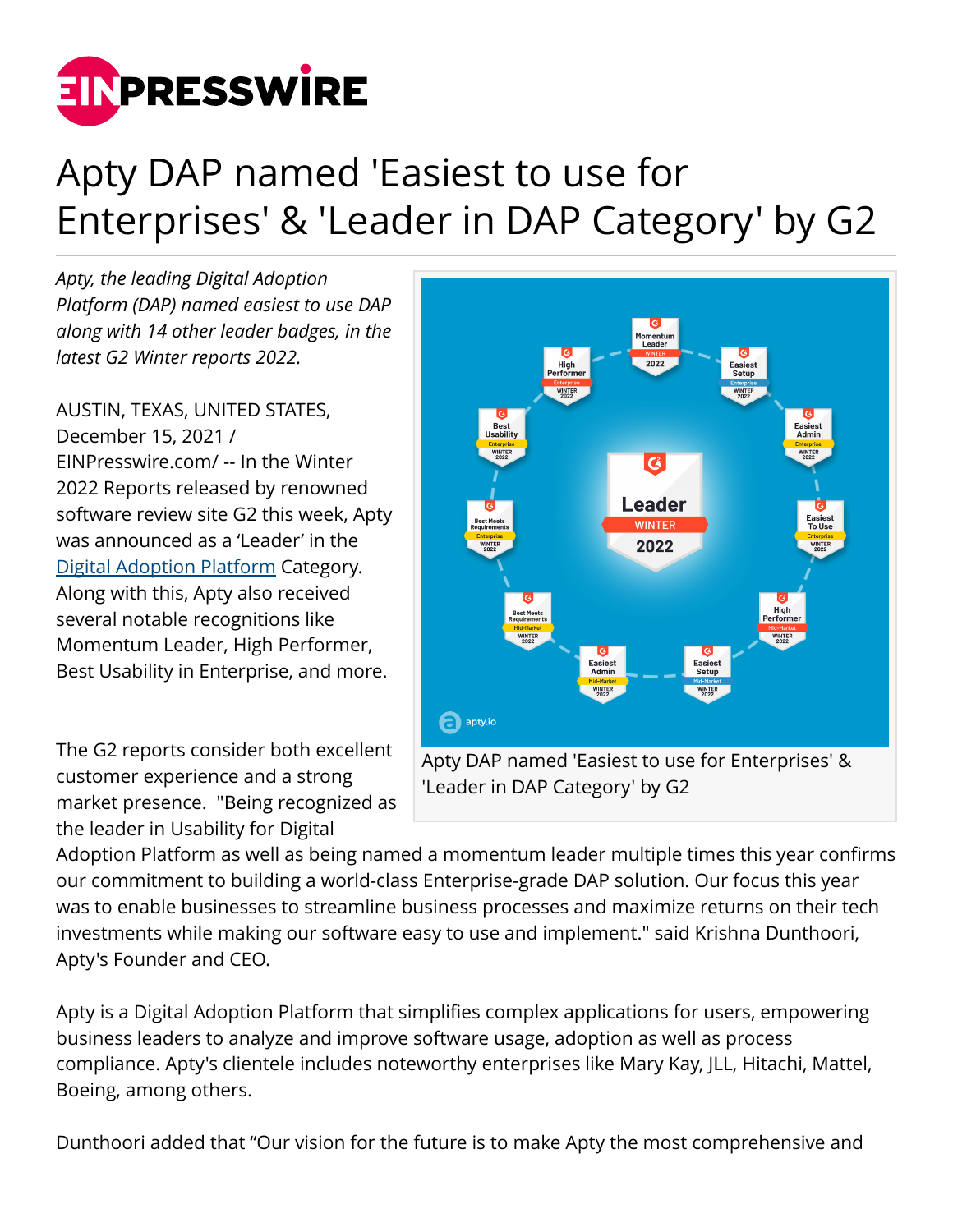easiest to use DAP in the market. We are committed to helping enterprises realize the true the value of their business-critical software, and we are certain that enhancing our business process compliance capabilities is key to making this happen."

Another distinction for Apty in the Winter 2022 reports was that the company received fourteen badges from G2. Apty is the [highly-rated on G2](https://www.g2.com/products/apty/reviews) and has been the highest-rated DAP for user satisfaction for seven consecutive quarters.

Alongside winning many Enterpriselevel recognitions, Apty also took home four mid-market badges such as Best Meets Requirements, Easiest Admin, Easiest Set up and High Performer.



This validates Apty's claim that while it is an enterprise-grade DAP, it is also perfect for SaaS products that are looking to scale.

## "

Being recognized as the leader in Usability for DAP as well as being named a Momentum Leader multiple times this year confirms our commitment to building a world-class Enterprise-grade DAP solution." *Krishna Dunthoori*

Krishna Dunthoori Apty Inc +91 96200 00809 [email us here](http://www.einpresswire.com/contact_author/3219446)